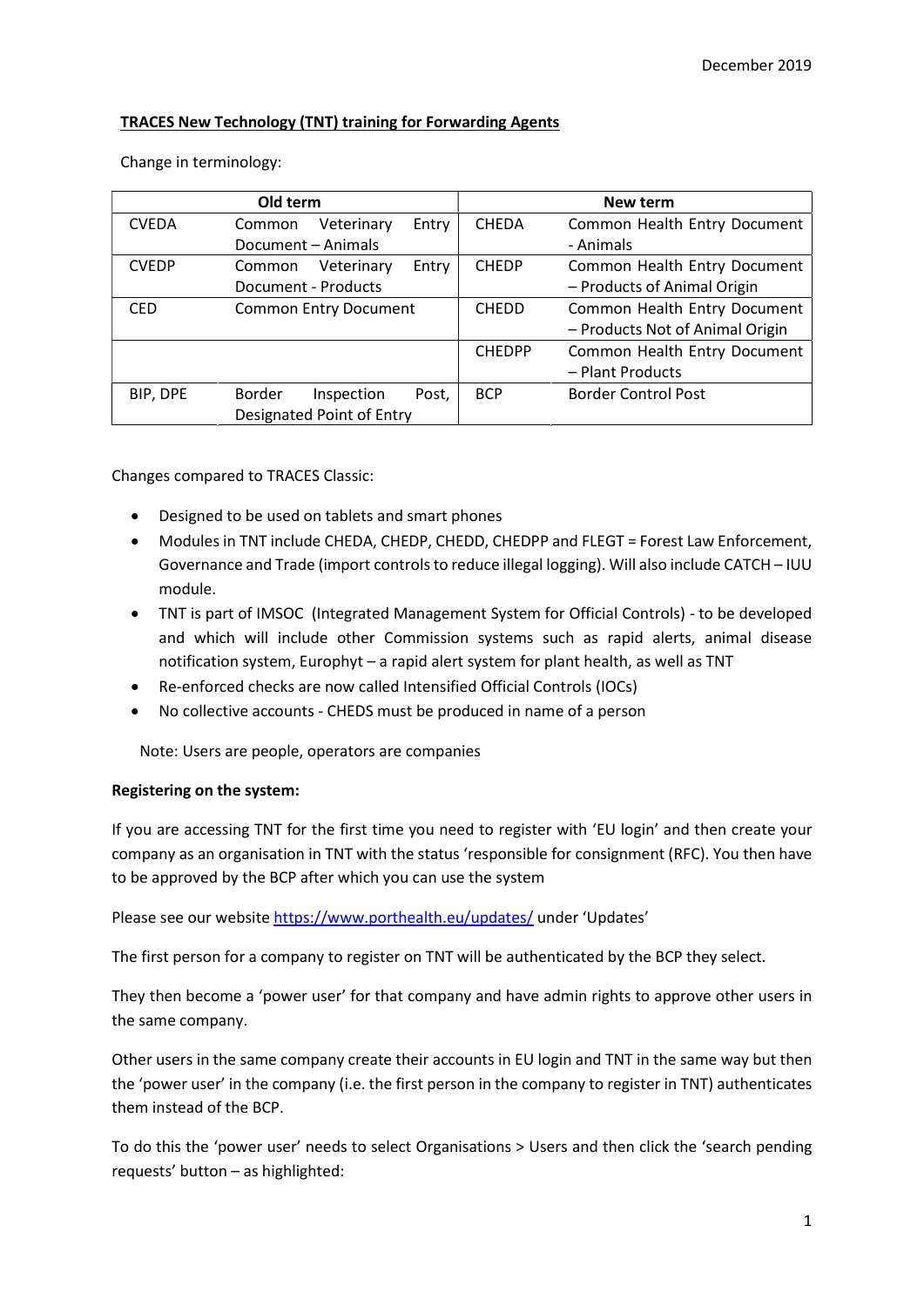| $\langle \langle \rangle \rangle$                           | <b>TRACES</b>                                                           |                         |
|-------------------------------------------------------------|-------------------------------------------------------------------------|-------------------------|
| European<br>Commission                                      | TRAde Control and Expert System                                         |                         |
| <b>TRACES NT &gt; Administration &gt; Users &gt; Search</b> |                                                                         |                         |
|                                                             | Certificates v @Dashboards v III Organisations v M Analytics v @ Help v |                         |
|                                                             | Directory                                                               |                         |
|                                                             | <b>Users</b>                                                            | Search pending requests |
|                                                             | Search, validate, manage roles                                          |                         |

## Logging into TNT

Logging in is a 2 stage process. First you have to log into the EU authentication service called 'EU login'. Then you have to log into TNT as a separate operation.

The live TNT site can be accessed here: https://webgate.ec.europa.eu/tracesnt/login

### Login notes:

For EU login you have only 3 attempts to get the password right after which you must wait 15 minutes.

For TNT login you don't get timed out, nor are you locked out with wrong passwords

For EU login password re-set you have to email 'EU login', not TRACES team

One person (a 'user') can link to several different companies. They select the company they are working for when they sign off each CHED

## Logging into the training site

If you want to practice on the system you can use the training site.

The training site is public so don't use your work login, use the special training site logins. Only use fake data e.g. use made-up exporter or importer names as others will be able to see what you have created on the training site

The training site is here: https://webgate.training.ec.europa.eu/tracesnt/login

For training site you must first log into the normal 'EU login' but using the fake user name rather than your own and then into training TNT site using the same fake user name.

Available fake user names for forwarding agents ('responsible for consignment' or RFC) is in the format RFCXX.FR@ec-traces.eu where XX is any number between 01 and 40.

In all cases the password for both EU Login and the TNT training site is Welovetnt2019.1

If you have problems logging in, look at the URL and check you are in the training site and not in the live site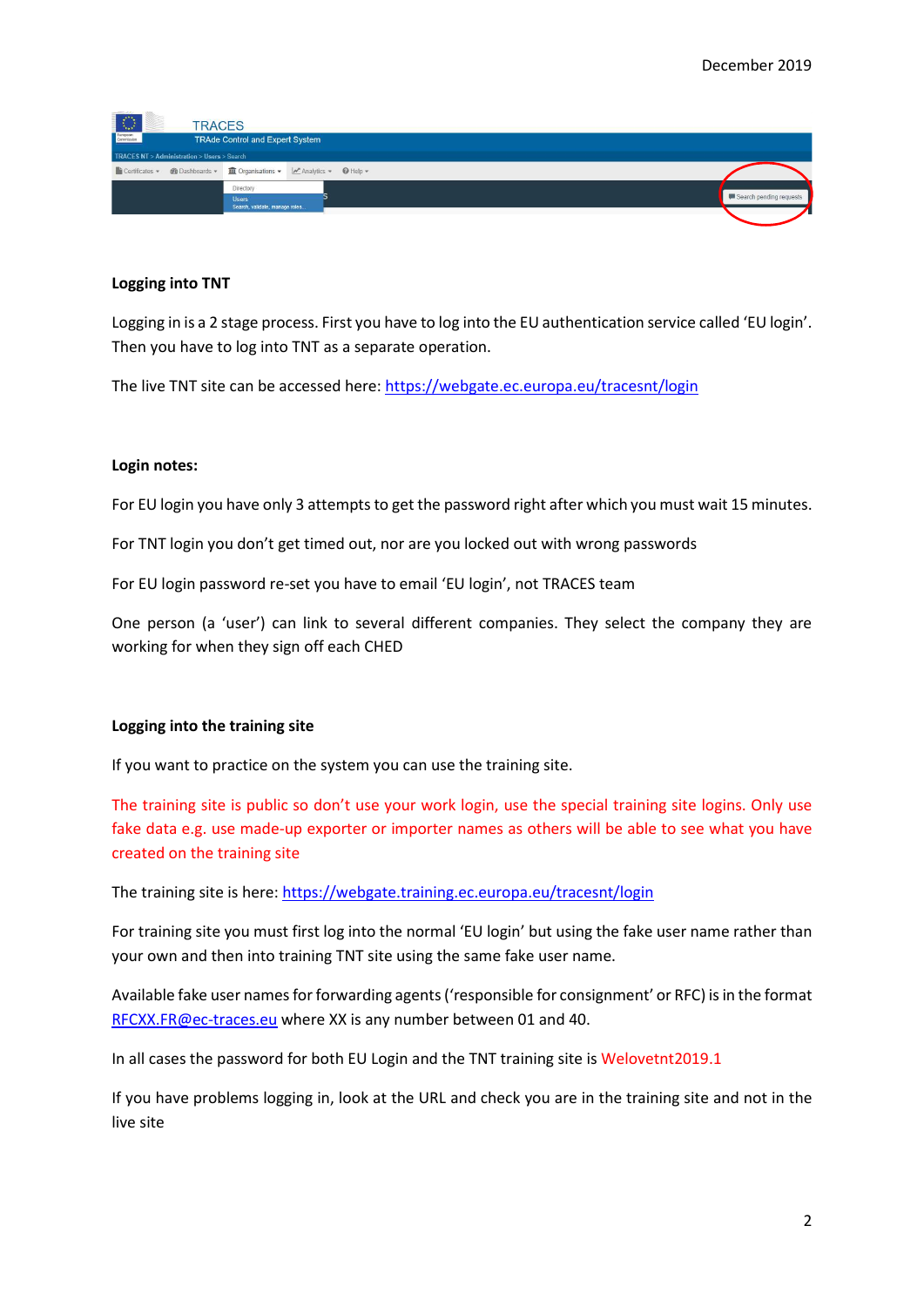There is very limited data currently on the training site.

- The fake RFC logins on the training site are linked to 'Air France Cargo' in Paris as the forwarding agent (although others may since have been created).
- On the training site use the BCP Roissy Charles de Gaulle.
- Use Morocco as the country of origin to ensure you find some establishments on the system.
- If searching for a destination in the EU, select country of destination = France. You can of course create your own destinations in the UK (make sure they are fake)
- There are only a few CN codes on the training site and these are mainly for fish

# TNT Home page - what's there

Your profile is at top right – click on your email address top right. Click on person icon to see your roles

You can amend which email notifications you receive – click on 'Edit your profile' and tick / untick the reports as necessary and the times you want to receive them Click on 'Save preferences' blue button

Scroll down to see the BCPs you are linked to

Details on how to complete CHEDs are available under Help > Documentation. CHEDP instructions have yet to be added – refer to CHEDD documentation for now

## Searching for existing CHEDs:

Click on Certificates > CHEDS

You can search for CHEDS by entering the details (last 4 numbers should be enough).

If you want a CHEDP, make sure you don't inadvertently select a CHEDPP

Click on the grey 'Advanced' search button to see possible search fields - click on the relevant CHED type e.g. CHED-P and then complete one or more fields

## Creating a new CHED

On the TNT home page, click on the green '+Create new CHED' button

Select CN code. Click CHED-P (to narrow the CN code selection down to animal products (POAOs), or CHED-D for products not of animal origin (PNAOs).

Open up the 'tree' to see more CN codes as per TRACES Classic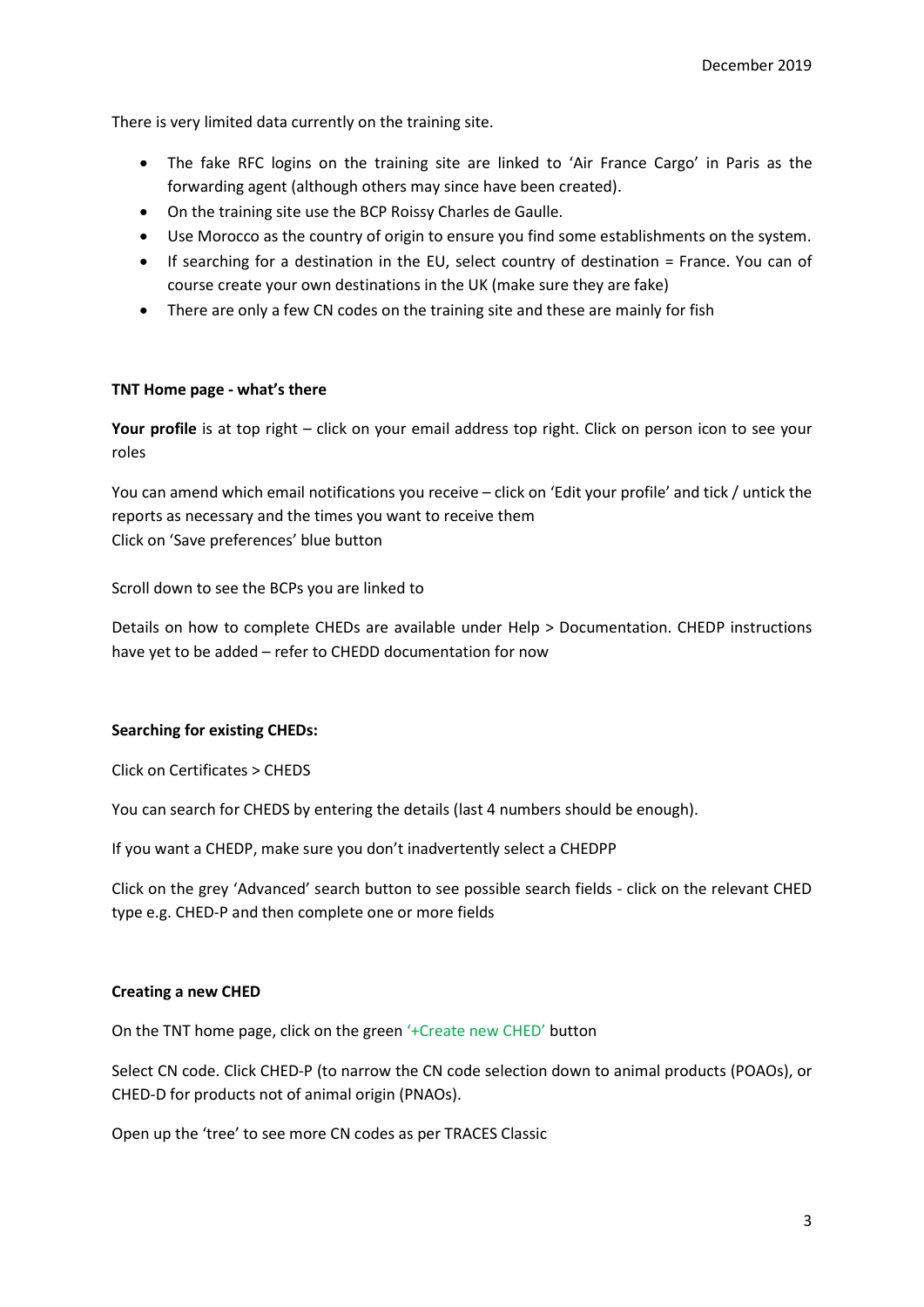You can also search for CN codes by, for example, putting the fish species in the search box, (e.g. Gadus); click on the blue 'Filter' button and it will bring up the relevant CN codes for tuna

Click the green 'Done' button

### Notes on fields:

Mandatory fields have a red star  $\ast$ 

### Box 1.1 Consignor

To select, either:

- Click in 'country' and select country from drop down list to narrow down selection. Then start typing the exporters name in the 'name' box, or
- If you have already marked the consignor as a favourite (see below), select using the drop down list
- $\bullet$  If not found click 'Advanced'  $\bullet$  to see additional search fields.

To 'favourite' an organisation, go to advanced tab, enter the country from the drop down list (on the training site select Morocco) and click search. On the organisation you wish to 'favourite' click the star to the left of the organisation. It will turn gold and will then be available to select under the favourites drop down  $\star$ 

If still not found, the green '+Create a new operator' button will become live and allow you to create a new operator. It is a feature of TNT that it will not allow you to create a new operator etc. without having searched first. This is to avoid the multiple entries for the same organisation which plagues TRACES Classic

### How to create a new operator while completing a CHED:

### Go to Advanced Search

Select the country and search for the exporter/importer and click 'search'. If not found, this will make the green '+Create a new operator' button live. Click on it. In other words, you have to search first before you can create a new operator. This is to try to avoid creation of multiple duplicate entries

## 'Operator details' field notes

Complete the name and select the country:

Start typing the city details and select the relevant option. Once the 'City' option has been selected, the system will link the operator you are creating to the relevant competent authority

Address: On the live site, please make sure you complete the address field with the full postal address including the city and postcode. Please complete in a line with each part of the address separated by a comma and a space e.g. 4. Exporter Road, Bangkok, 10500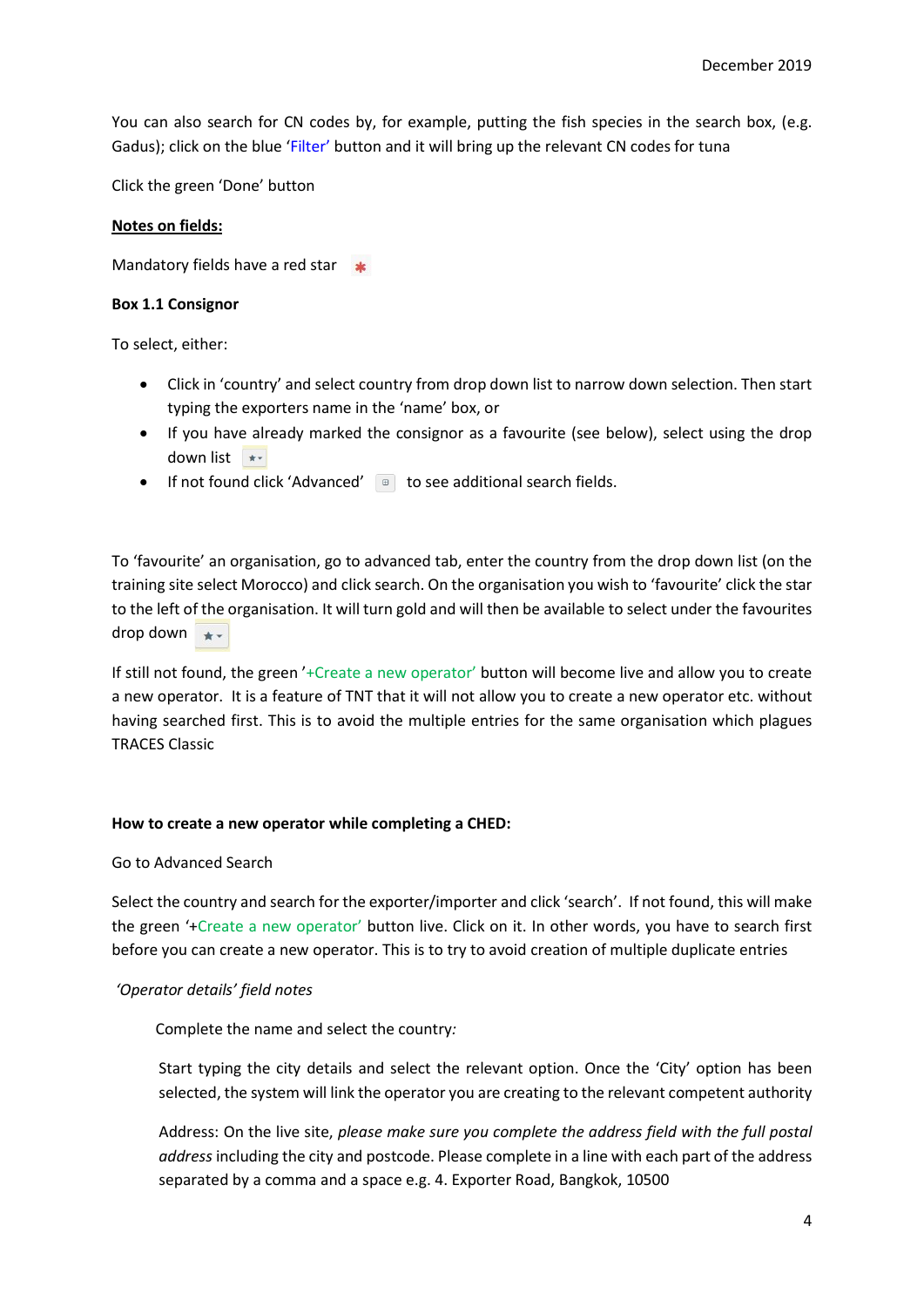For *importers in the UK* there is a box 'Ext'. This is for the second half of the postcode (the first half is selected when you select the City e.g. for Felixstowe IP11 4SH the entry will be:

|     | IP11 Felixstowe |  |
|-----|-----------------|--|
| 4SH |                 |  |

Coordinates: Leave empty

A phone number is required and should include the international dialling code as this is an international system.

For consignors/exporters only, if the phone number is not known it is acceptable to put a dot.

Fax, email and websites are available by clicking on the green button and should be completed if known. In particular the company's general email address should be included:



'Operator Identifiers' field notes:

- For exporters, this field can be left blank
- For forwarding agents, the EORI number must be selected under 'Type' and the details entered in the 'Value' box.
- For importers please select 'VAT' and enter the company's VAT number or if not registered for VAT, select 'National Company Register' and enter the Companies House 'company number'
- In other cases, select 'TRACES number and make a suitable entry e.g. the company or individuals name

'Activity details' field notes:

For exporters (box I.1) select:

Section = 'General activity establishment'; Activity = 'Exporter'

For importers (box I.6) select:

Section = 'Import establishment (IMP)'; Activity = 'Importer'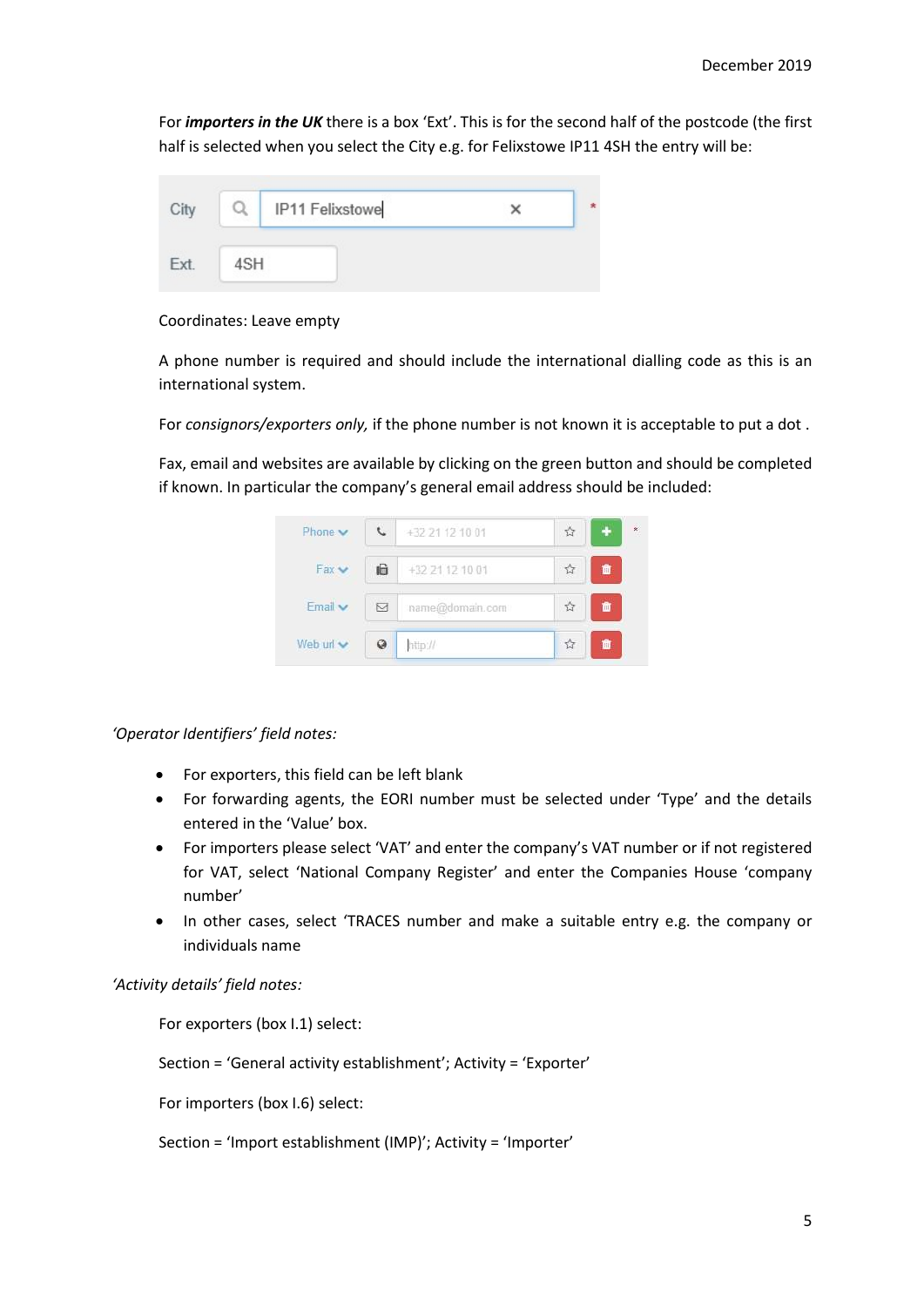For delivery addresses (box I,7) select:

Section = 'Import establishment (IMP)'; Activity = 'Establishment'

Identifier:

For exporters and importers leave blank

For delivery addresses please put the official approval number which is usually in the format AB 123 for cold stores but will be different for animal by-products. If in doubt we can advise.

Valid from, Valid to, Publication date, Application date fields: Leave all fields empty

Once created, click on 'Save' and it takes you back to CHED

### Box I.6 Create consignee / importer

As there is only one field for consignee and importer please state the importer if they are not the same. In such cases we will require documentary evidence linking the consignee on the health certificate to the importer declared on the CHED, e.g. an invoice confirming sale from consignee to importer

For UK addresses you can also search by city or first half of the postcode. Click on  $\Box$  to see the additional fields and enter details in the 'address' box

### Box I.3 Local Reference

Forwarding agents can use this box for their own reference as far as we are concerned at Felixstowe. Other BCPS may have different requirements for this box

Customs document reference. This should be left blank

### Box I.4 BCP

By default this will show the BCP you are linked to. To change, click on 'Advanced' and type the name or clock on 'Advanced Search' select the country and search to see BCPs available.

The list shows only BCPs approved for CHEDPs if you are working on a CHEDP.

Note: You can see the various procedures the BCP is approved for e.g. CHED-D, CHED-P. Rw means the BCP has read / write CHEDs (i.e. can see CHEDs created in other BCPS and create their own); r- means the BIP has read only access to CHEDs produced in other BCPs.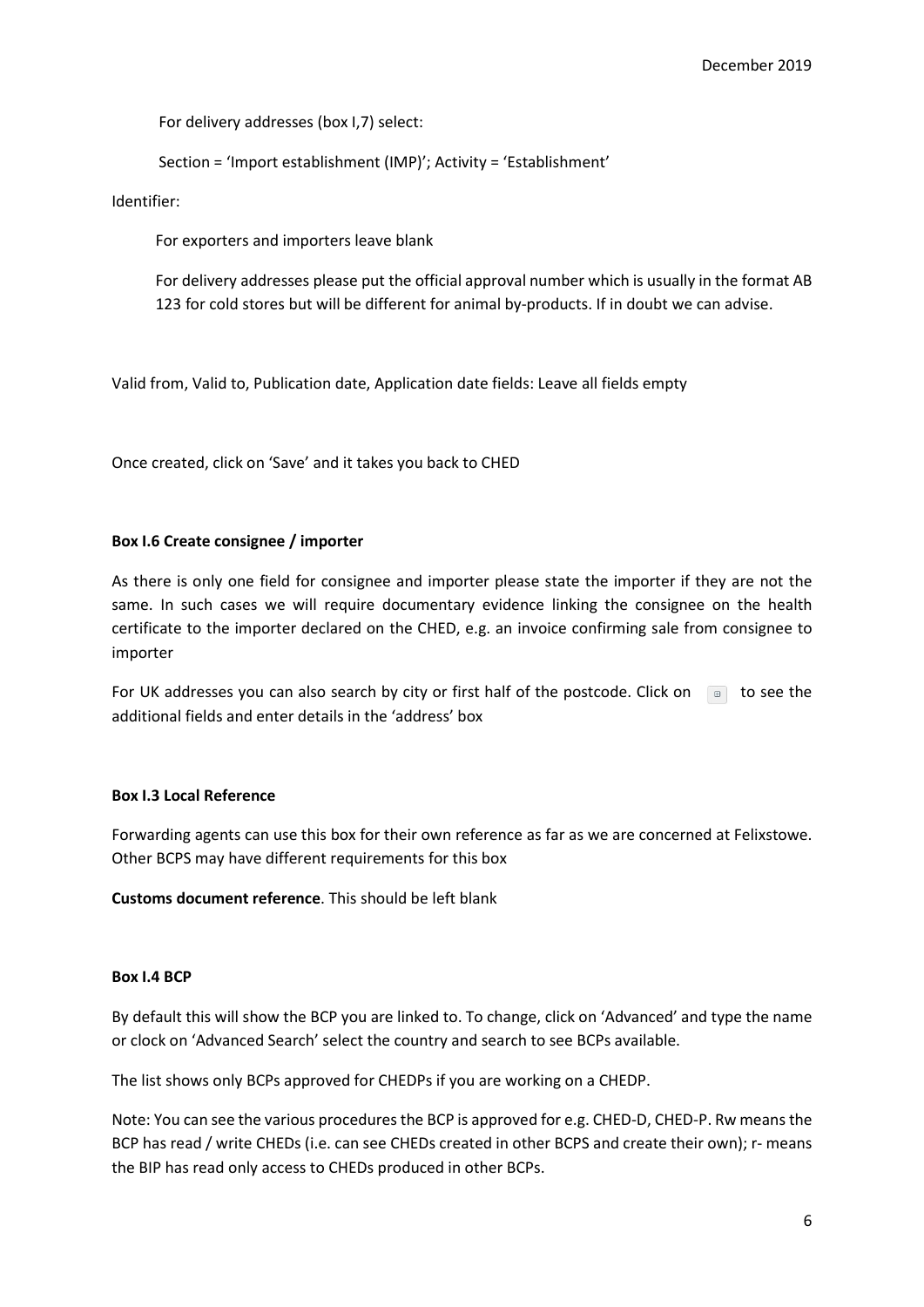Box I.8. Operator responsible for the consignment. Your details should be here

(On the training site this is Air France Cargo as this is the organisation linked to the fake RFCXX.FR@ectraces.eu email you log in with)

## Box I.9

Click on 'Add accompanying document'.

Select document type e.g. health certificate and enter details. As a minimum 'health certificate' must be selected and the health certificate details entered. Click apply.

Copy documents e.g. a copy of the invoice, bill of lading, packing list, health certificate can be uploaded up to 10MB maximum. We will let you know if/when we require such documents to be uploaded for consignments coming into Felixstowe

Box I.10 Prior notification. This means the estimated date of arrival. Please note that from 14/12/2019 the CHED must be submitted a minimum of 24hrs before arrival

Box I.7 Place of destination. This is pre-filled with importers address but for imports it must be changed to the actual delivery address.

For other destinations e.g. 3<sup>rd</sup> country to 3<sup>rd</sup> country transhipments select 'Border Control Post'

Inspection planner This is for plant health to plan their examinations – leave blank

**I.13 Means of transport** = Vessel. Start typing vessel name and select from list that appears. Do not select the country as in this case it refers to the flag state of the vessel.

On the live site ensure the vessel with its correct IMO number is selected. You can also select the vessel be searching on the IMO number instead

International transport document: Enter bill of lading or airway bill number here

Box I.14: Country of dispatch. Select the country of dispatch of the consignment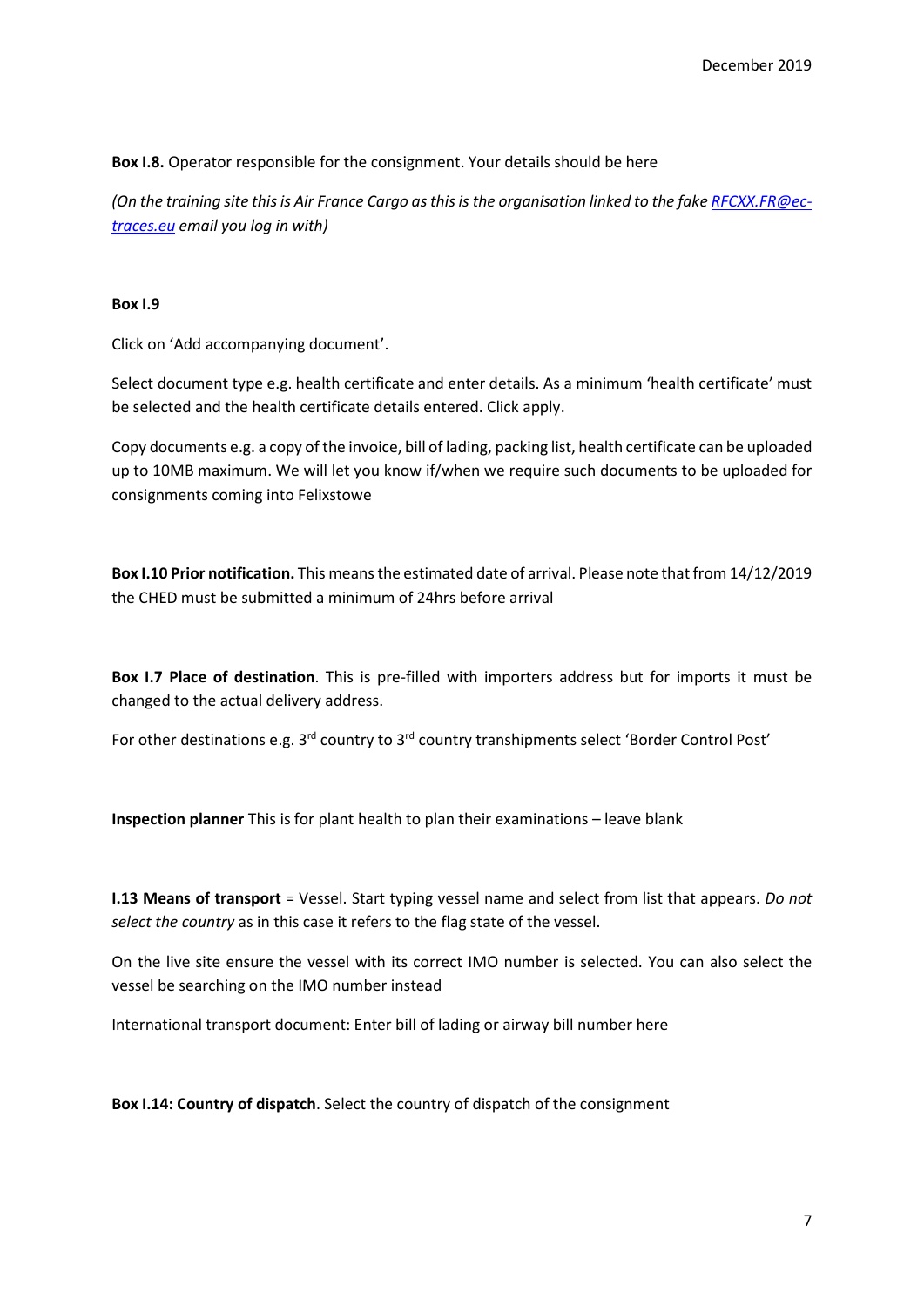Box I.11 Country of origin and Box I.15 Establishment of origin: These cannot be completed directly. They are completed automatically when box I.31 is completed – see note at bottom of box I.15 which says 'see I.31''

Box I.16 Transport conditions: Tick the relevant box even if only one option is presented (e.g. because the CN code covers only frozen products)

# Box I.17 Container no. / Seal no.

Enter container number in correct format as shown. Container letters must be in capitals

Seal numbers:

- If there are seals stated on the health certificate, enter only these seals (do not include any additional seals on the bill of lading) and tick 'Official seal'
- If there are no seals on the health certificate enter the seals from the bill of lading and do not tick 'Official seal'

Include any lettering on the seal as well as the number

If there are multiple seals please separate them with a comma and a space, e.g.: ABCD12345, BCDE56478, CDEF58945

## Box I.18 Goods certified as

Tick relevant option

## Box I.19 Conformity of the goods

For imports, tick 'conforms' ('Conforms' means meets EU requirements for placing on the single market. 'Does not conform' is for everything else e.g.  $3<sup>rd</sup>$  country to  $3<sup>rd</sup>$  country transhipments in port for more than 7 days)

# Boxes I.20 etc.

Tick box I.23 for internal market (i.e. goods for import)

Greyed- out boxes are not relevant for CHEDPs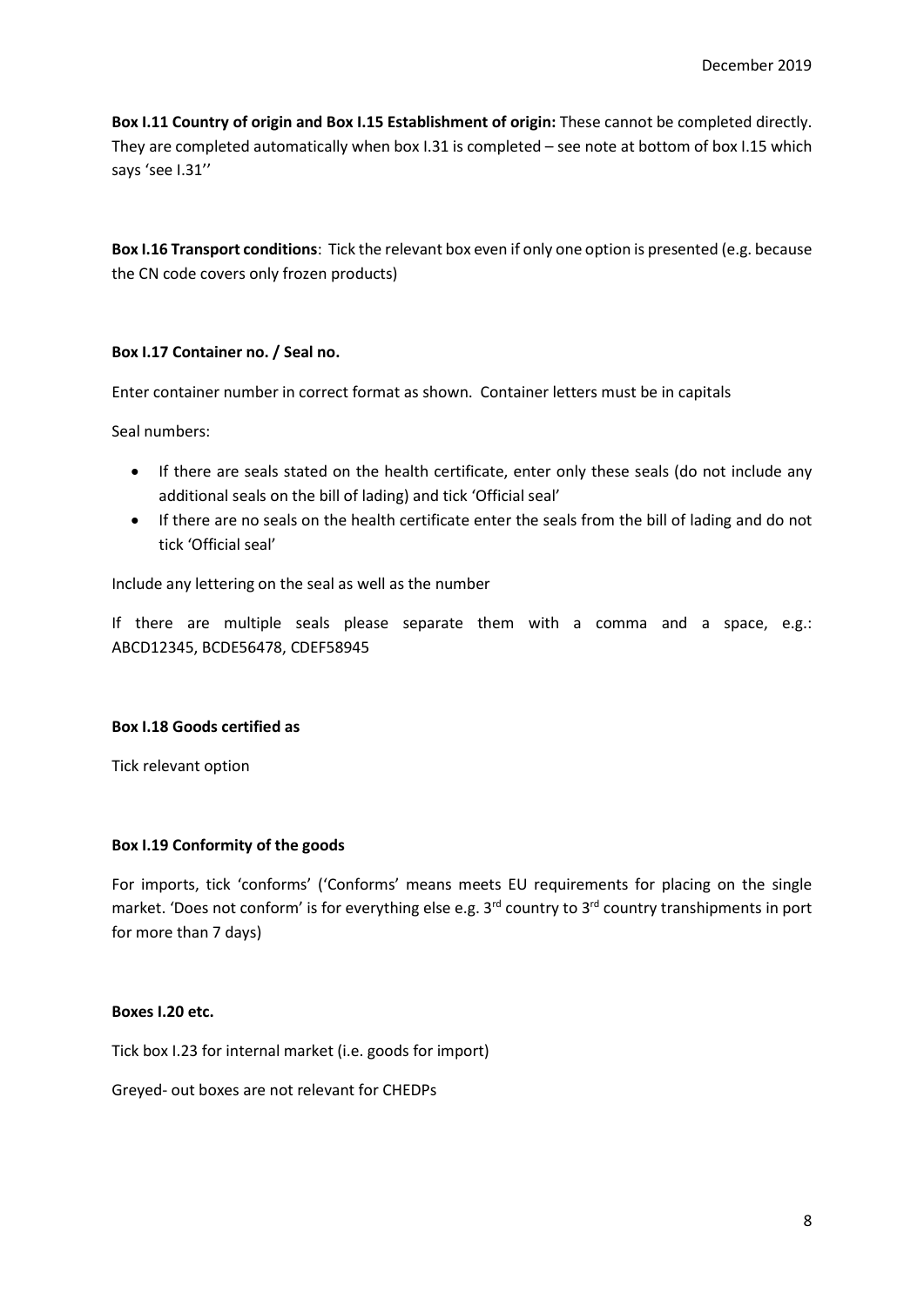### Preferred Onward Transportation facility Leave blank

### Transport section

The whole transport section including boxes I.27, I.28 and I.29 is not completed for CHEDPs

### Box I.31 Description of goods

Note you can add or modify the CN code details you entered earlier at this point

| + Add commodities | Modify commodities |
|-------------------|--------------------|
|                   |                    |

For default weight select kg please, not tonnes

You can select the default package type if this applies to all the commodities. By selecting default weight and package type you do not then have to enter the units separately for each CN code

## For each CN code:

Complete Species, Net weight, package count, Product type – see drop down

Select establishment of origin. You can select only establishments which are relevant, e.g. for fishery products from Morocco you can select only fishery products establishments in Morocco, or EU fishing vessels

You must have one line per species per establishment.

To add new lines click on green '+ Add row' next to relevant CN code:



To remove a row added in error, click on the minus sign on right side:

| #1 Commodity *                                | Species *                         |  | Net weight * |              | Package count * |               | Product type * |            | Establishment of Origin * |     | Country of Origin * |         |        | $\overline{\phantom{a}}$ |
|-----------------------------------------------|-----------------------------------|--|--------------|--------------|-----------------|---------------|----------------|------------|---------------------------|-----|---------------------|---------|--------|--------------------------|
| 030342                                        |                                   |  | 10000        | $Kq$ $\star$ | 1000            | Carton $\sim$ |                | Wild stock | Q Select                  | $*$ |                     | Morocco | $\vee$ |                          |
| <b>Yellowfin tunas</b><br>(Thunnus albacares) | <b>X</b> YFT Thunnus<br>albacares |  |              |              |                 |               |                |            |                           |     |                     |         |        |                          |

 and it will turn into a dustbin symbol. Click this to delete the line or click the x below the dustbin symbol if you decide to keep the entry

| Species *<br>#1 Commodity *                   |                                               | Net weight * |             | Package count * |               | Product type * |            | Establishment of Origin * |  | Country of Origin * |         |  |  |  |
|-----------------------------------------------|-----------------------------------------------|--------------|-------------|-----------------|---------------|----------------|------------|---------------------------|--|---------------------|---------|--|--|--|
| 030342<br><b>SHOP</b>                         |                                               | 10000        | $Kg$ $\sim$ | 1000            | Carton $\sim$ |                | Wild stock | Q Select                  |  |                     | Morocco |  |  |  |
| <b>Yellowfin tunas</b><br>(Thunnus albacares) | $\mathcal{X}$ <b>Yar</b> Thunnus<br>albacares |              |             |                 |               |                |            |                           |  |                     |         |  |  |  |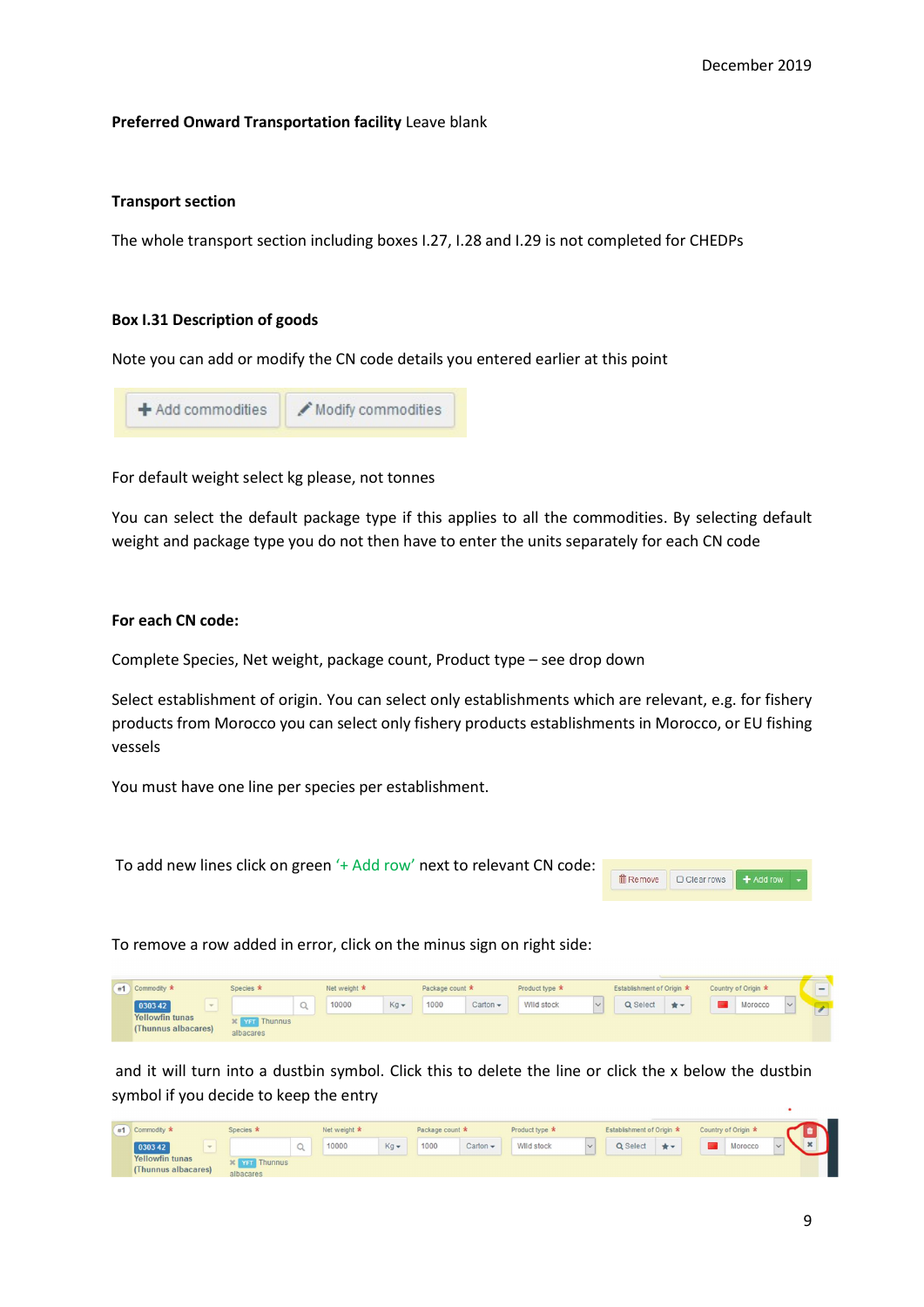Complete details for each row

Leave 'quantity' box empty. This would apply to animals or straws of semen for example

## Quantity totals:

The total net weight (box I.34) and the total number of packages (box I.32) are calculated automatically

Box I.34 Complete the Total Gross Weight of the consignment. Total gross volume is not completed

Click 'Submit for Decision'. Note the legal statement you are signing for

Any errors will be notified in pink at the bottom of the screen. Click on the double-headed diagonal arrow to see more detail. Clicking on the error will take you straight to the relevant point in the document (in most cases)

To navigate around the CHED by sections, click on the arrow on the right scroll bar:

Click on this arrow  $\left\vert \cdot\right\vert$  to bring up sections list





You can save the document as DRAFT if you want to amend it later before submitting. The BCP cannot see CHEDs saved as Draft. Note that once submitted the actual CHEDP has a different number to the draft CHED

### Printing

To print, click on 'Preview PDF' button. Then click on 'Advanced Print Options' to print to paper in any language listed

### Copy as new

The 'More' button allows you to delete the CHED or Copy as New

Click on EU symbol to return to the Home page